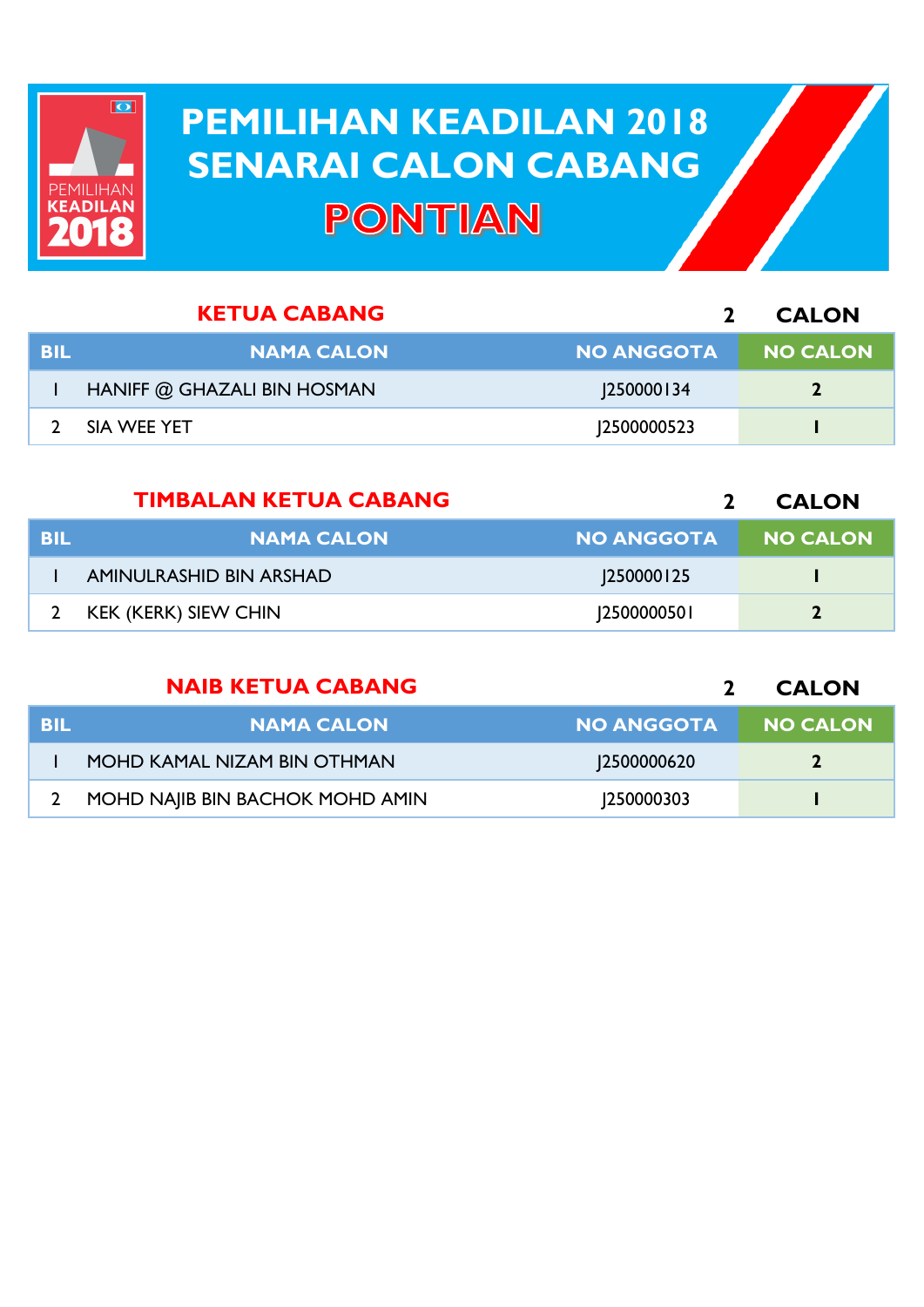| <b>AHLI JAWATANKUASA CABANG</b> |  | <b>CALON</b> |
|---------------------------------|--|--------------|
|---------------------------------|--|--------------|

| <b>BIL</b>              | <b>NAMA CALON</b>                    | <b>NO ANGGOTA</b> | <b>NO CALON</b>         |
|-------------------------|--------------------------------------|-------------------|-------------------------|
| $\mathbf{I}$            | <b>ABDUL AZIZ BIN SHARI</b>          | J2500000306       | 12                      |
| $\overline{2}$          | CHING JIUN YEU                       | J2500000524       | 16                      |
| $\overline{3}$          | HISHAMUDDIN @ AZMAN SHAH BIN OTHMAN  | 250000162         | $\mathbf{2}$            |
| $\overline{\mathbf{4}}$ | <b>ISHAK BIN ABD RAHMAN</b>          | J250000192        |                         |
| 5                       | <b>KHAIRUNNISA BINTI BAKRON</b>      | J250000165        | $\overline{\mathbf{z}}$ |
| 6                       | MAHATHIR @ JAMALUDDIN HOSMAN         | J250000198        | $\overline{\mathbf{3}}$ |
| $\overline{7}$          | <b>MOHAMAD AFIFUDIN BIN SHARI</b>    | J2500000305       | 5                       |
| 8                       | <b>MOHAMAD FADHIL BIN ABU TALIB</b>  | J250000206        | $\overline{17}$         |
| 9                       | MOHAMAD SYAFIQ BIN HASAN             | J2500000310       | $\overline{14}$         |
| $\overline{0}$          | MOHAMMED YUSUF BIN OTHMAN            | J250000203        | 13                      |
| $\mathbf{H}$            | <b>MOHD KAMAL ARIFIN BIN OTHMAN</b>  | J2500000611       | $\boldsymbol{6}$        |
| 12                      | <b>MOHD MAHADHIR BIN AMAN</b>        | J2500000808       | 15                      |
| 3                       | MOHD SAYFAUL ARIFFIN BIN ABDUL KARIM | J2500000605       | $\overline{10}$         |
| 4                       | MUHAMMAD HADI BIN ASMUNI             | J2500000308       | П                       |
| 15                      | <b>ONG HAU YANG</b>                  | J2500000779       | $\overline{\mathbf{4}}$ |
| 16                      | <b>RIDUWAN BIN ANDY</b>              | J250000156        | 8                       |
| $\overline{17}$         | YUSNITA BINTI KAMALUDIN              | 1250000226        | 9                       |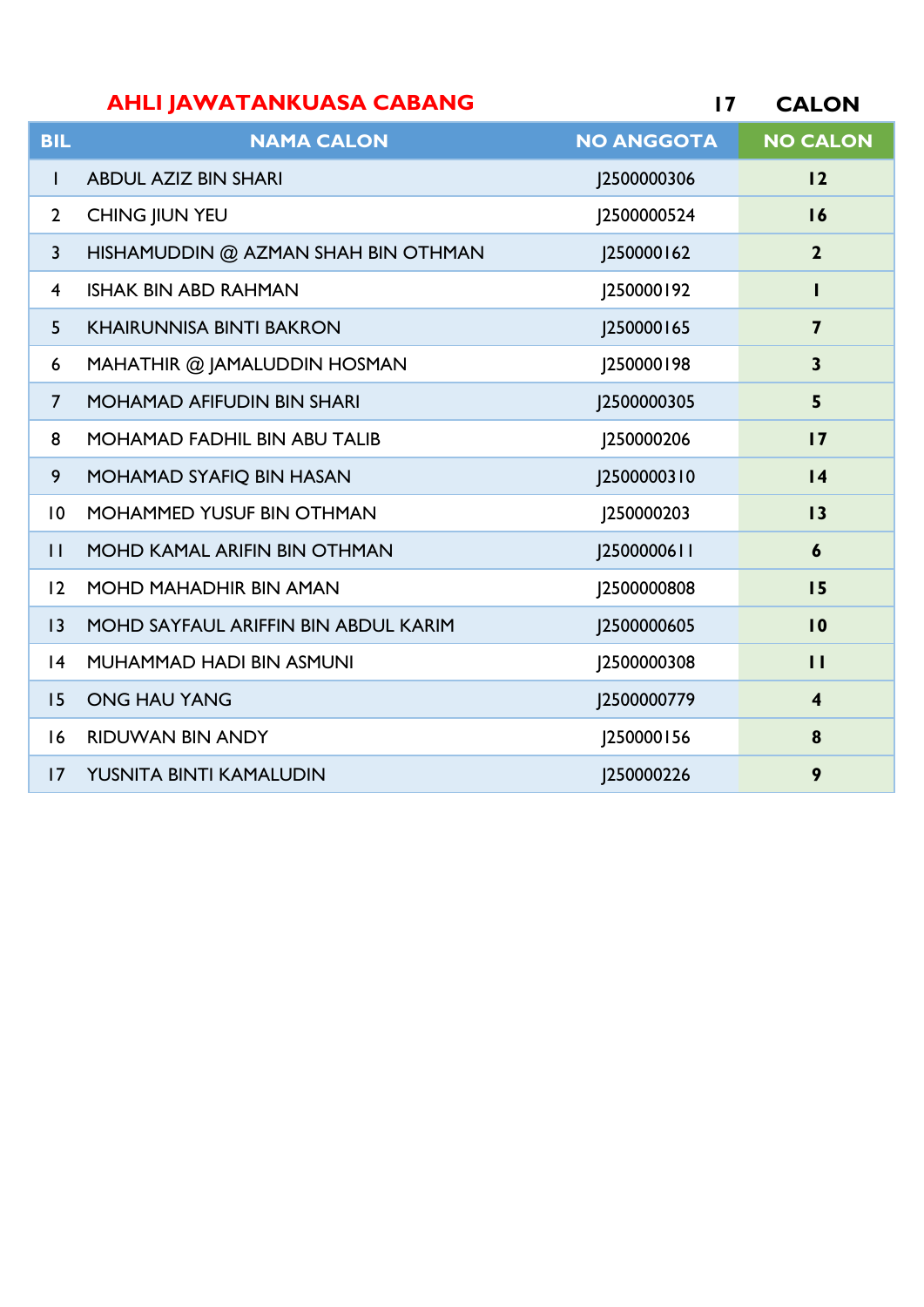|            | <b>KETUA AMK CABANG</b>       |                    | <b>CALON</b>    |
|------------|-------------------------------|--------------------|-----------------|
| <b>BIL</b> | <b>NAMA CALON</b>             | <b>NO ANGGOTA</b>  | <b>NO CALON</b> |
|            | ABDUL AZIZ BIN SHARI          | <b>J2500000306</b> |                 |
|            | MOHD NAZARUDIN BIN MOHD SAHIL | 25000003 9         |                 |

|      | <b>TIMBALAN KETUA AMK CABANG</b> |                   | <b>CALON</b> |
|------|----------------------------------|-------------------|--------------|
| -BIL | <b>NAMA CALON</b>                | <b>NO ANGGOTA</b> | NO CALON     |
|      | <b>RIDUWAN BIN ANDY</b>          | 250000156         |              |

|      | <b>NAIB KETUA AMK CABANG</b>      |                   | <b>CALON</b>    |
|------|-----------------------------------|-------------------|-----------------|
| -BIL | <b>NAMA CALON</b>                 | <b>NO ANGGOTA</b> | <b>NO CALON</b> |
|      | <b>MOHAMAD AFIFUDIN BIN SHARI</b> | 12500000551       |                 |

|                | <b>AHLI JAWATANKUASA AMK CABANG</b>     | 9                 | <b>CALON</b>            |
|----------------|-----------------------------------------|-------------------|-------------------------|
| <b>BIL</b>     | <b>NAMA CALON</b>                       | <b>NO ANGGOTA</b> | <b>NO CALON</b>         |
| L              | AMBOK AHMAD JUFRI BIN YUSUPAH           | J2500000788       |                         |
| $\mathcal{L}$  | <b>FIRDAUS BIN ABD KADER</b>            | J2500000983       | $\mathbf 2$             |
| 3              | <b>MOHAMAD NOOR FITRI BIN KASSIM</b>    | J2500000793       | 3                       |
| 4              | MOHAMAD SYAFIQ BIN HASAN                | 2500000310        | $\overline{\mathbf{4}}$ |
| $\overline{5}$ | <b>MOHAMMAD NAZRULHAKIM BIN KAMSURI</b> | J2500000994       | 5                       |
| 6              | MOHD ADAM BIN ABD RAHIM                 | 2500000912        | 6                       |
| $\overline{7}$ | MOHD NAJIB BIN BACHOK MOHD AMIN         | J250000303        | 7                       |
| 8              | <b>MUHAMMAD HAFIS BIN RUSLAN</b>        | [2500001511]      | 8                       |
| 9              | MUHAMMAD HAFIZUDDIN BIN ABDUL KADIR     | <b>2500001041</b> | 9                       |